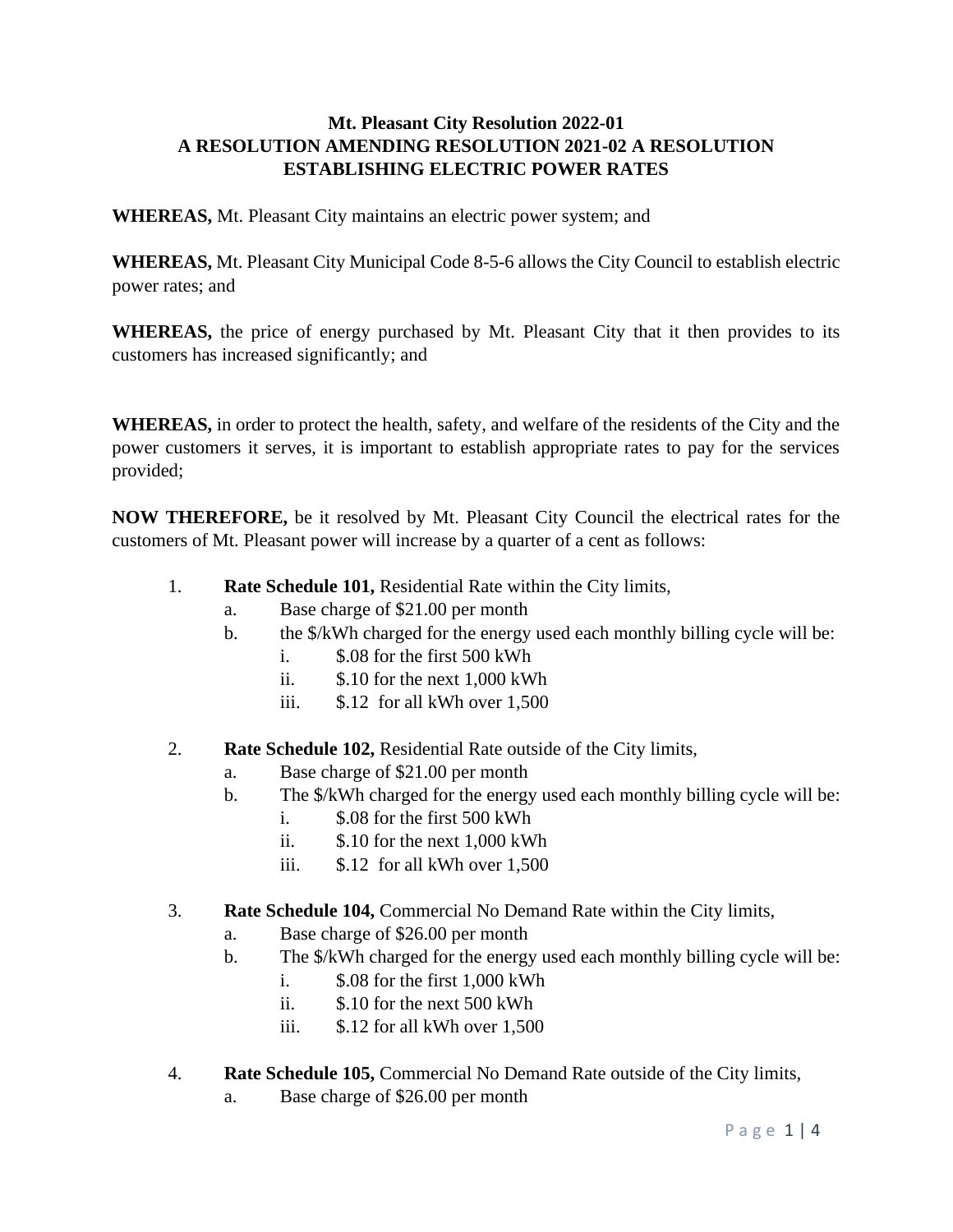- b. The \$/kWh charged for the energy used each monthly billing cycle will be:
	- i. \$.08 for the first 1,000 kWh
	- ii. \$.10 for the next 500 kWh
	- iii. \$.12 for all kWh over 1,500
- 5. **Rate Schedule 106,** Commercial With Demand Rate within the City limits,
	- a. Base charge of \$26.00 per month
	- b. Demand charge of \$10.00 per kW of peak demand during the monthly billing cycle.
	- c. The \$/kWh charged for the energy used each monthly billing cycle will be: i. \$.085 for the first 5,000 kWh
		- ii. \$.078 for the next 5,000 kWh
		- iii. \$.06 for all kWh over 10,000
- 6. **Rate Schedule 107,** Commercial With Demand Rate outside of the City limits,
	- a. Base charge of \$26.00 per month
	- b. Demand charge of \$10.00 per kW of peak demand during monthly billing cycle.
	- c. The \$/kWh charged for the energy used each monthly billing cycle will be:
		- i. \$.085 for the first 5,000 kWh
		- ii. \$.078 for the next 5,000 kWh
		- iii. \$.06 for all kWh over 10,000
- 7. **Rate Schedule 108,** Agriculture Rate,
	- a. Base charge of \$16.00 per month
	- b. Demand charge of \$8.00 per kW of peak demand during the monthly billing cycle.
	- c. The \$/kWh charged for energy used each monthly billing cycle will be:
		- i. \$.0779 for the first 1,000 kWh
		- ii. \$.0645 for the next 9,000 kWh
		- iii. \$.0623 for all kWh over 10,000
- 8. **Rate Schedule 109,** Temp. Fee Rate within City limits,
	- a. Base charge of \$31.00 per month
	- b. The \$/kWh charged for the energy used each monthly billing cycle will be:
		- i. \$.08 for the first 500 kWh
		- ii. \$.10 for the next 1,000 kWh
		- iii. \$.12 for all kWh over 1,500
- 9. **Rate Schedule 110,** Temp Fee Rate outside of the City limits,
	- a. Base charge of \$31.00 per month
	- b. The \$/kWh charged for the energy used each monthly billing cycle will be:
		- i. \$.08 for the first 500 kWh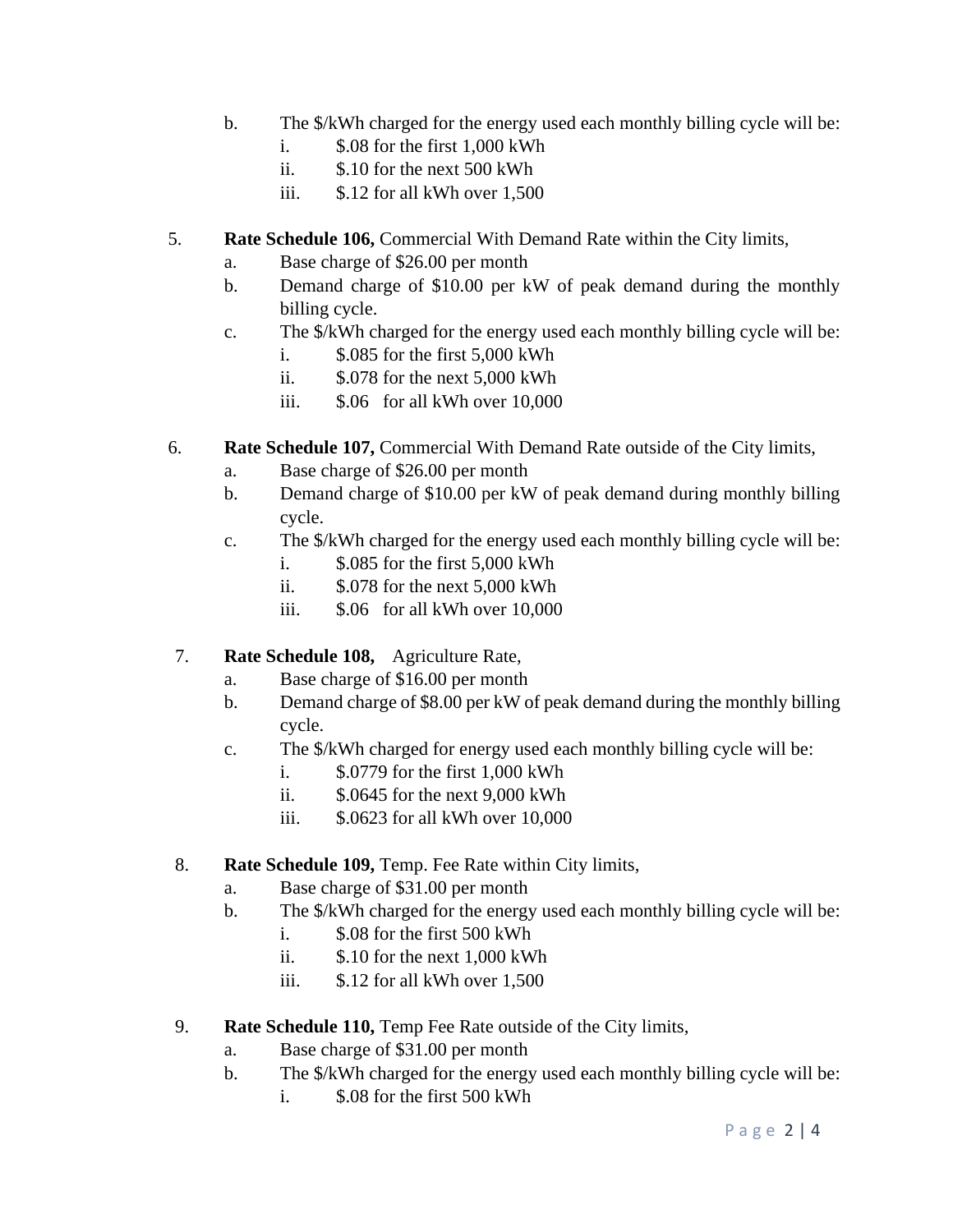- ii. \$.10 for the next 1,000 kWh
- iii. \$.12 for all kWh over 1,500

## 10. **Rate Schedule 125,** Agriculture Rate,

- a. No monthly base charge will be assessed.
- b. Demand charge of \$9.00 per kW of peak demand during the monthly billing cycle.
- c. the \$/kwh charged for the energy used each monthly billing cycle *On Peak*:
	- i. \$.10500 for all kWh
- *d.* The \$/kwh charged for the energy used each monthly billing cycle **Off Peak**:

ii. \$.5150 for all kWh

e. Demand Charge of \$9.00 per kw of peak demand during the monthly billing cycle.

**Time Periods:**

On Peak: 9:00 a.m. to 8:00 p.m., Monday through Sunday, Off Peak: All other kwh usage.

11. These rates shall supersede Resolution 2021-02 and become effective on the 31<sup>st</sup> day of March, 2022, or the first day of the billing cycle of such later month as practical to accommodate the City's billing cycle.

**I MOVE** this resolution be adopted: \_\_\_\_\_\_\_\_\_\_\_\_\_\_\_\_\_\_\_\_\_\_\_\_

**City Councilmember**

**I SECOND** the foregoing motion:

**City Councilmember**

**ROLL CALL**

| <b>VOTING</b>                 | <b>YES</b> | N <sub>O</sub> |
|-------------------------------|------------|----------------|
| <b>Mayor Mike Olsen</b>       |            |                |
| (votes only in case of a tie) |            |                |
| <b>Lynn Beesley</b>           |            |                |
| <b>City Councilmember</b>     |            |                |
| <b>Paul Madsen</b>            |            |                |
| <b>City Councilmember</b>     |            |                |
| <b>Russell Keisel</b>         |            |                |
| <b>City Councilmember</b>     |            |                |
| <b>Rondy Black</b>            |            |                |
| <b>City Councilmember</b>     |            |                |
| <b>Sam Draper</b>             |            |                |
| <b>City Councilmember</b>     |            |                |